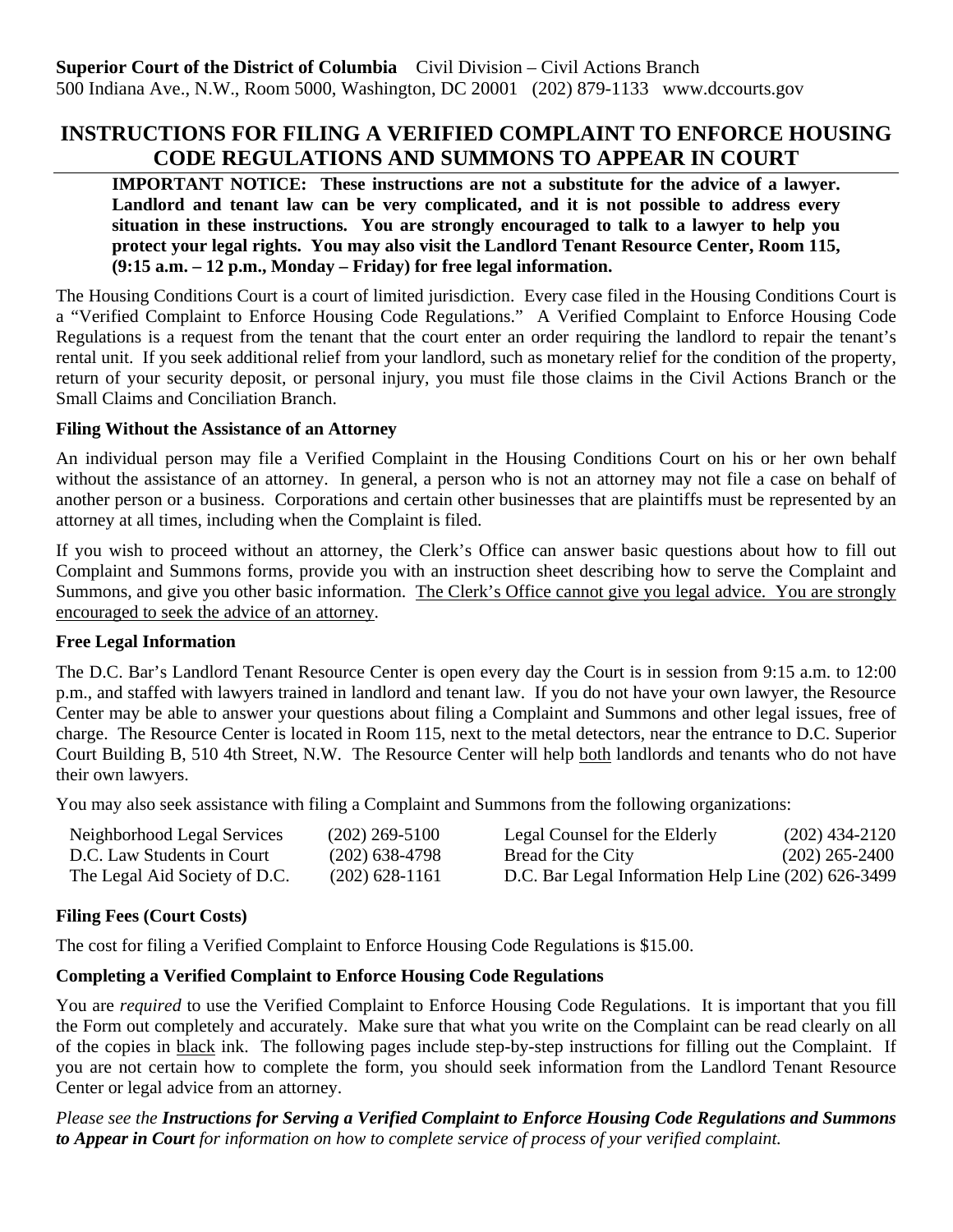#### **Completing the Summons to Appear in Court and Notice of Hearing**

In addition to serving the defendant/landlord with a Complaint, you are also *required* to serve the defendant/landlord with a completed Summons to Appear in Court and Notice of Hearing. If you do not serve a Summons along with your complaint the Court may dismiss your case. The Civil Action's Branch Clerk's Office will give you the Summons.

Fill out the case caption with the Plaintiff's name, address (no P.O boxes), and phone number and the Defendant's name, address, and phone number, if known. Leave the spaces for the case number and date of the initial hearing blank as the Clerk will provide you with that information.

*Please see the Instructions for Serving a Verified Complaint to Enforce Housing Code Regulations and Summons to Appear in Court for information on how to complete service of process of the summons.*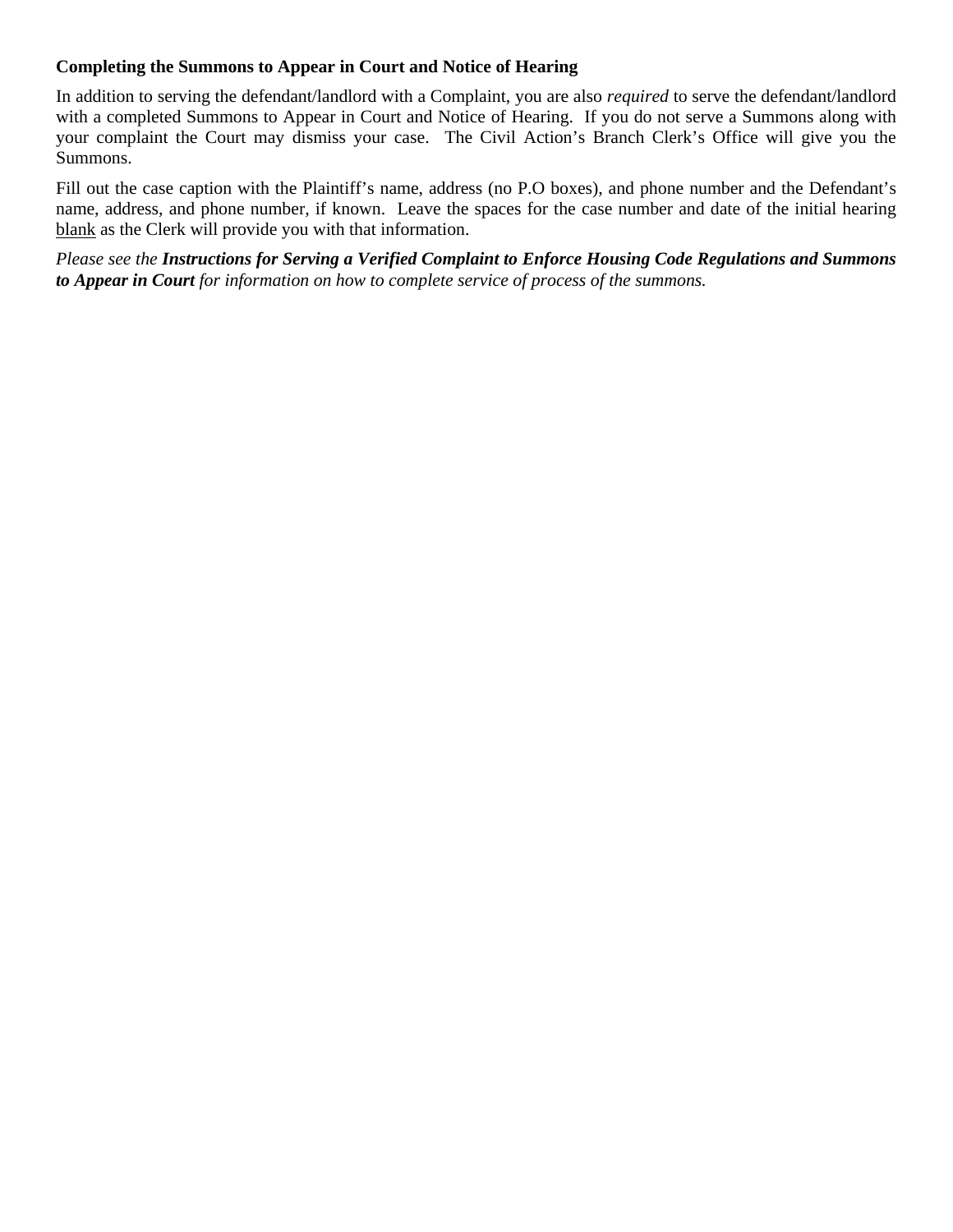#### **Instructions for Completing the Verified Complaint to Enforce Housing Code Regulations**

The Housing Conditions Court is a court of limited jurisdiction. If you are seeking an order from the Court requiring your landlord to repair your rental unit or the common areas of the rental property, you must use the Complaint discussed herein. If you are seeking monetary relief for housing code violations, the return of the security deposit, property damage due to housing code violations, or personal injury, you must file a separate complaint in the Civil Actions Branch or Small Claims Branch.

A sample Verified Complaint to Enforce Housing Code Regulations follows these instructions. **The numbered boxes on the attached "Sample Complaint" correspond to the instruction numbers below.**

- 1. Civil Action Case Number. Leave this area blank because the Clerk will assign a case number to you.
- 2. Type or very clearly print the Plaintiff's name and complete address, including the ZIP code and telephone number. You may NOT list a post office box as the address. Use black ink.
- 3. Type or very clearly print the name and complete address of the Defendant, including the apartment number, suite, or lot and square number, quadrant (NE, NW, SE, or SW), and ZIP code. If you know it, you are required to include the defendant's telephone number.
- 4. Print your name, address, and phone number. Place a check in one of the three boxes to explain whether you are (1) the Tenant, (2) an attorney authorized to verify the complaint, or (3) a person who is not the tenant of the property but has the right to demand that the Defendant make repairs to the rental unit. If you are not the tenant but are demanding repairs to the property you must explain why you are entitled to demand that the Defendant make repairs to the property.
- 5. In this section, you are swearing that you believe the landlord is responsible for maintaining the rental unit and you must list the address where the court will order repairs (which is likely the same as the plaintiff's address).
- 6. In this section, you are swearing that the rental unit at issue currently contains housing code violations which are listed in the Housing Code Violations Addendum which is the second page of the Complaint. You must complete the Housing Code Violation Addendum in order for your complaint to proceed.
- 7. In this section, you must indicate if you believe the landlord is aware, or should be aware, of the violations listed in the Housing Code Violations Addendum. You may check any of the boxes that you believe apply to your situation. Be sure to provide the information requested depending on the box(es) you check (e.g. name of person you spoke to if you claim you told the landlord or his or her representatives about the housing code violations in your rental unit). Be as specific and accurate as possible when providing the requested information.
- 8. This section is **optional** and you are not required to check either box. However, allowing the landlord to access the property or indicating that the landlord may contact you via telephone to arrange a time and date for access to the property may accelerate completion of repairs to your rental unit.
- 9. The Notary Public or Clerk will complete this section after you sign the Complaint. The Complaint can be notarized at the Landlord and Tenant Clerk's Office for no charge.
- 10. The person whose name appears in Section 4 must sign the Complaint in this space in the presence of a Notary Public or a Clerk working in the Landlord and Tenant Clerk's Office.
- 11. This important note may apply to you. If you are not a lawyer in good standing in the District of Columbia you could be engaging in the unauthorized practice of law if you are representing or acting on behalf of another individual in the Civil Actions Branch for any purpose other than to request a continuance.
- 12. If you are represented by an attorney, he or she should complete this section, including his or her bar number and email address. If you are not represented by an attorney, you should complete this section with your information. If you are not an attorney, leave blank the areas requesting a Unified Bar No. and Email Address. If someone other than the plaintiff completed the verification of the Complaint, the plaintiff or the plaintiff's attorney *must* sign the complaint in this Section.
- 13. Civil Action Case Number. Leave this area blank because the Clerk will assign a case number to you.